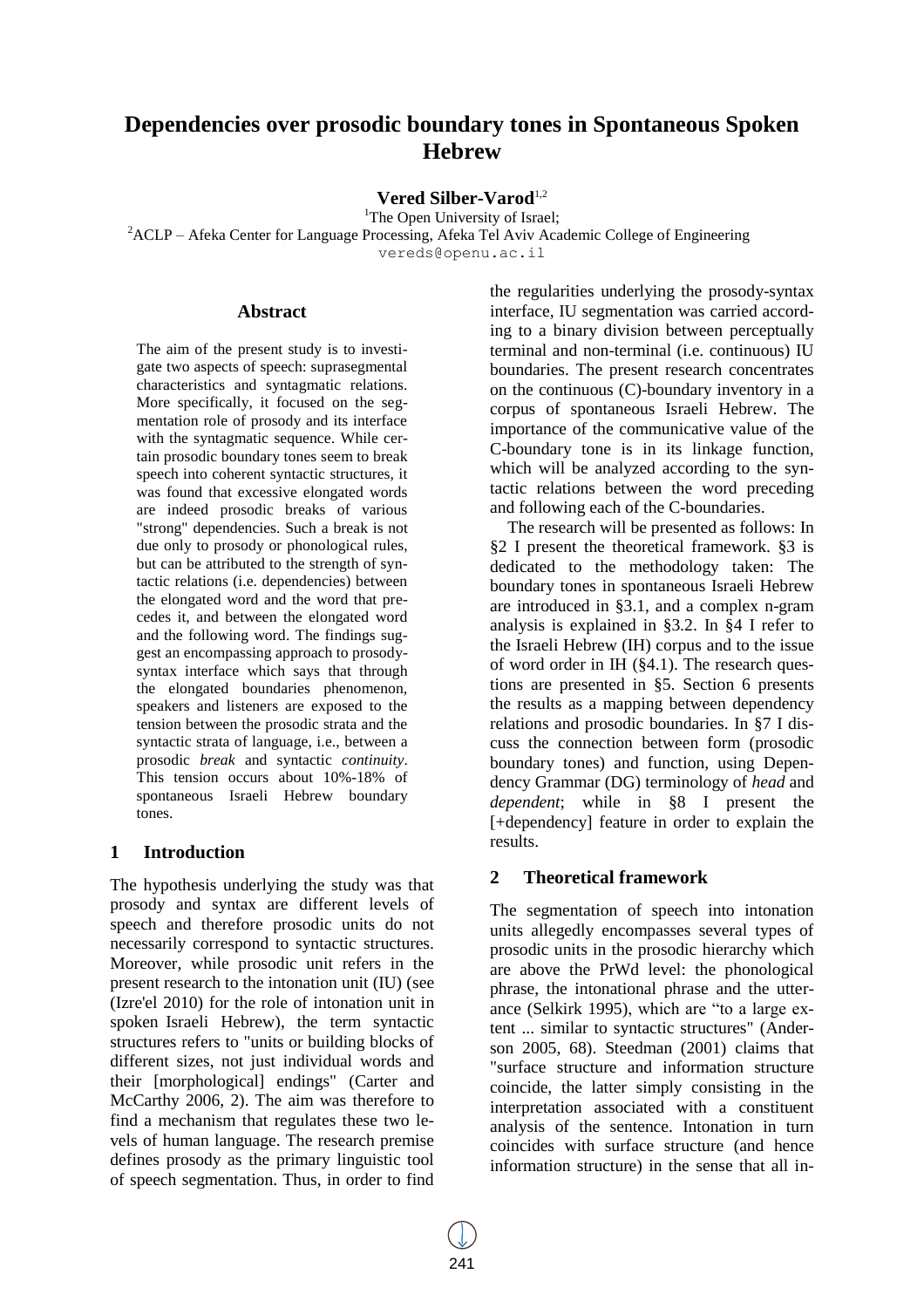tonational boundaries coincide with syntactic boundaries..." (Steedman 2001, 652).

The analysis below attempts to answer the following question: How can evidence of continuous boundary tones, which are actually prosodic breaks, *within* syntactic units such as clause or phrase, be explained linguistically? The answer will use the notion of heads in grammatical theory: "the idea that one word may dominate another – that a subordinate word depends on a head word – is the central insight of traditional dependency grammar and its more recent offspring" (Fraser, Corbett, and McGlashan 1993, 3). Yet, the syntactic priority adopted in most of the theoretical approaches is increasingly disclaimed as evidence for the grammaticalization of spontaneous speech phenomena, like hesitations, self-repair or false-starts emerge in Hebrew and in other languages (Fox, Maschler, and Uhmann 2006). Thus, the main concern is to find a syntactic approach that can deal with "hesitations" or what is called here *excessive elongation* phenomenon and that is able to classify syntactically the elongated POSs, mainly function words. This goes hand in hand with Selkirk (1995), who claims that "the question of how many levels of phrasing there are in the universal Prosodic Hierarchy turns out not to be relevant to the prosodic analysis of function words." (Selkirk 1995, 5).

DG (inter alia Hudson 1993; 1996) seems to be adequate since its main concern is relations between words, or a pair of elements on the same level in a sentence, such as the relation of the subject to the predicate or of a modifier to a common noun. Moreover, the syntaxprosody interface was already studied in Mertens (2011) "sur la notions de dependance, ..." (Mertens 2011, p. 20). To this end, the terms *head* and *dependent* as well as the notion of *dependency* between words will be used.

The main relevant notions in DG to the present study are the following: DG is a grammar in which syntactic structure is expressed primarily in terms of dependency relations. One of the elements depends morphologically, syntactically, or semantically on the other. Dependency relations contrast with constituency relations which hold between elements on different levels of a sentence (Fraser 1996, 71). In DG, the syntactic structures "are represented by dependency trees or sets of nodes whose inter connections specify structural relations, i.e., a governor controls its dependents by dependency rules which specify the correct structural relations for each class of unit" (Brown and Miller 1996, 397; illustrated in Fraser 1996, 72). According to Brown and Miller (1996), "in contrast with constituent structures, functional structures focuses on, not arrangements of constituents, but the relationships between constituents" (1996, xiii). Schneider (1998) notes that of the models that take the functional relations as primary, "the most syntactic" is DG, in which relations such as 'head' and 'modifier' are primary. One of the principles that he mentions concerns the syntactic duality that exists in a single word: "What is important in DG is the ability to analyze words at both levels, structural and linear: dependency is a grammar in which individual words both act as terminal nodes and as nonterminal nodes. They are terminal because they directly access the lexicon, because in its purest form, dependency only knows words; and they are non-terminal because they "require", they "subcategorize for" other words, so-called dependents." (Schneider 1998, 7).

## **3 Method**

### **3.1 Prosodic annotation and distribution**

As mentioned above, the present study is concerned with syntactic relations over continuous prosodic boundary tones. A boundary tone was perceptually annotated as Continuous (C) whenever the final tone of the intonation unit signaled "more to come". This annotation is primarily based on perception of the author and according to the prosodic segmentation rules described in Izre'el and Mettouchi (forthcoming: 11-19). Yet, over 15% of the corpus were similarly annotated and proofed by other researchers in several other studies (inter alia Izre'el 2005).

Continuous boundary tones were further divided into five sub-sets, and their manual annotation was carried using acoustic cues. The five C-boundaries are: Continuous Rising  $(C<sup>\uparrow</sup>)$ tone (14% of C-boundaries), Continuous-Falling  $(C\downarrow)$  tone (5%), Continuous Rising-Falling  $(C \uparrow \downarrow)$  tone (6%), Continuous Neutral  $(C_{\rightarrow})$  tone (33%), and Continuous Elongated  $(C<sub>i</sub>)$  tone  $(42%)$ . This last  $C<sub>i</sub>$  boundary tone was defined phonetically and phonologically in Silber-Varod (2010). It should be mentioned that C-boundaries are only 29% of prosodic boundaries in the corpus. Terminal boundaries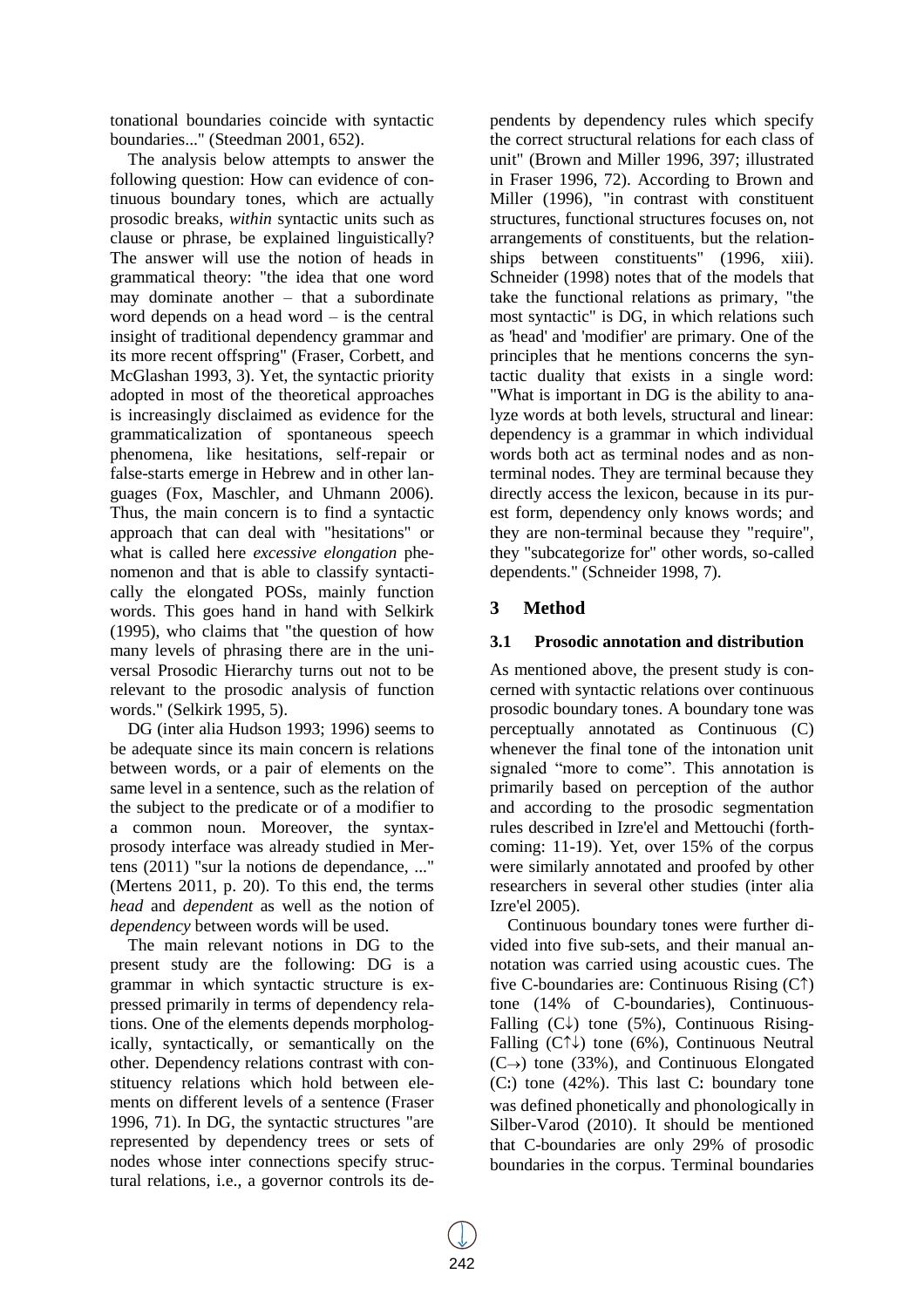consist of 66% and truncated IUs consist of 5%.

### **3.2 Linear (n-gram) analysis**

The present research uses linear analysis called *n*-gram. An *n*-gram model considers the probability of *n* items occurring in sequence, i.e., it is a type of probabilistic model for predicting the next item in a sequence. The probability calculation was performed on trigrams (a sequence of 3 items). The items analyzed were trigram of ApB sequences, where A and B are Parts-of-Speech and p is a C-boundary type (one of the five C-boundaries introduced in §3.1). The annotations included 36 Parts of Speech (syntax) and five C-boundaries (prosody). All annotations were manually performed on the words that precede and follow each Cboundary. Conditional probability processing was performed by AntConc software (Anthony 2007).

For example, in the string in (1) (first line is SAMPA for Hebrew transcription; the second is the translation), which includes two Cboundaries, only the underlined sequences were annotated and calculated.<sup>1</sup>

(1) az amaRti la Se C etmol halaXti le Xatuna  $C \uparrow \downarrow$  az keilu ... [D631]

'so I told her that C: yesterday I went to a wedding  $C \uparrow \downarrow$  so like ...'

Thus, two trigrams were extracted from (1) to the trigram inventory:

**COMP C: ADV** 

 $N C \rightarrow N$ 

 $\overline{a}$ 

where COMP is the subordinate particle [Se] 'that'; ADV for adverbs, such as [etmol] 'yesterday'; N for nouns, [Xatuna] 'wedding' in the second underlined sequence in (1); and DM for discourse markers, [az] 'so'.

It should be noted that an automatic dependency parser of Israeli Hebrew was developed by Goldberg (In progress. See also Goldberg and Elhadad 2010). Goldberg's (In progress) Easy-First parser process sentences written in Hebrew orthography, and was trained on a daily Israeli newspaper. In the present study, the analysis and annotation were carried directly over the *transcriptions* of *spontaneous* speech.

Part-of-Speech tagging in this study is based on the list of standard abbreviations in the Leipzig Glossing Rules. Yet, additional ad hoc tags were used in the present study, such as PREP-DEF which represents the definite article /ha/ 'the' which is morphologically attached to two possible prepositions /be/ 'in, at' and /le/ 'to'. This combination of the two lexemes creates two monosyllabic CV structures, with the first consonant of the preposition and the [a] vowel of the definite article: /ba/ 'in the' and /la/ 'to the', respectively.

### **4 Data**

The corpus used in this research contains 19 audio segments from 19 recordings that were selected from CoSIH – Corpus of Spoken Israeli Hebrew. The recordings, which were made during 2001-2002, are of authentic Israeli Hebrew everyday conversations. Each dialogue consists of conversations between one core speaker and various interlocutors with whom the speaker interacted on that day. The research corpus consists of 31,760 word-tokens (over 6 hours of speech) of which 4,289 are word-types. All recordings were manually transcribed according to SAMPA (Speech Assessment Methods Phonetic Alphabet).

The prosodic boundary tone inventory consists of 9,400 annotated boundary tones. The present research focus on the 2,775 Cboundaries (see §3.1 above).

### **4.1 Israeli Hebrew word order**

Among the 'basic orders' found in languages of the world, Hebrew is said to prefer a SVO word order. Nevertheless, Israeli Hebrew word order is relatively free and all possible alternatives can appear in specific contexts, e.g. literature and poetry.

Several standard issues are mentioned with respect to IH word order: Adjectives always follow the nouns and numerals they modify, with exception of the numeral 'one' that always precedes it. Definite nouns are preceded by the definite article [ha] 'the", which also appears in the modifying adjective [ha-banana hatsehuba] (lit. the-banana the-yellow) 'the yellow banana'. Prepositions also appear at the head of the phrase. The conjunctive marker [ve] 'and' appears before the last element in the list and the subordination marker [Se] 'that' appears before the subordinate clause. Question words such as [mi] 'who', [ma] 'what',

<sup>1</sup> In several defined cases, the sequences were wider.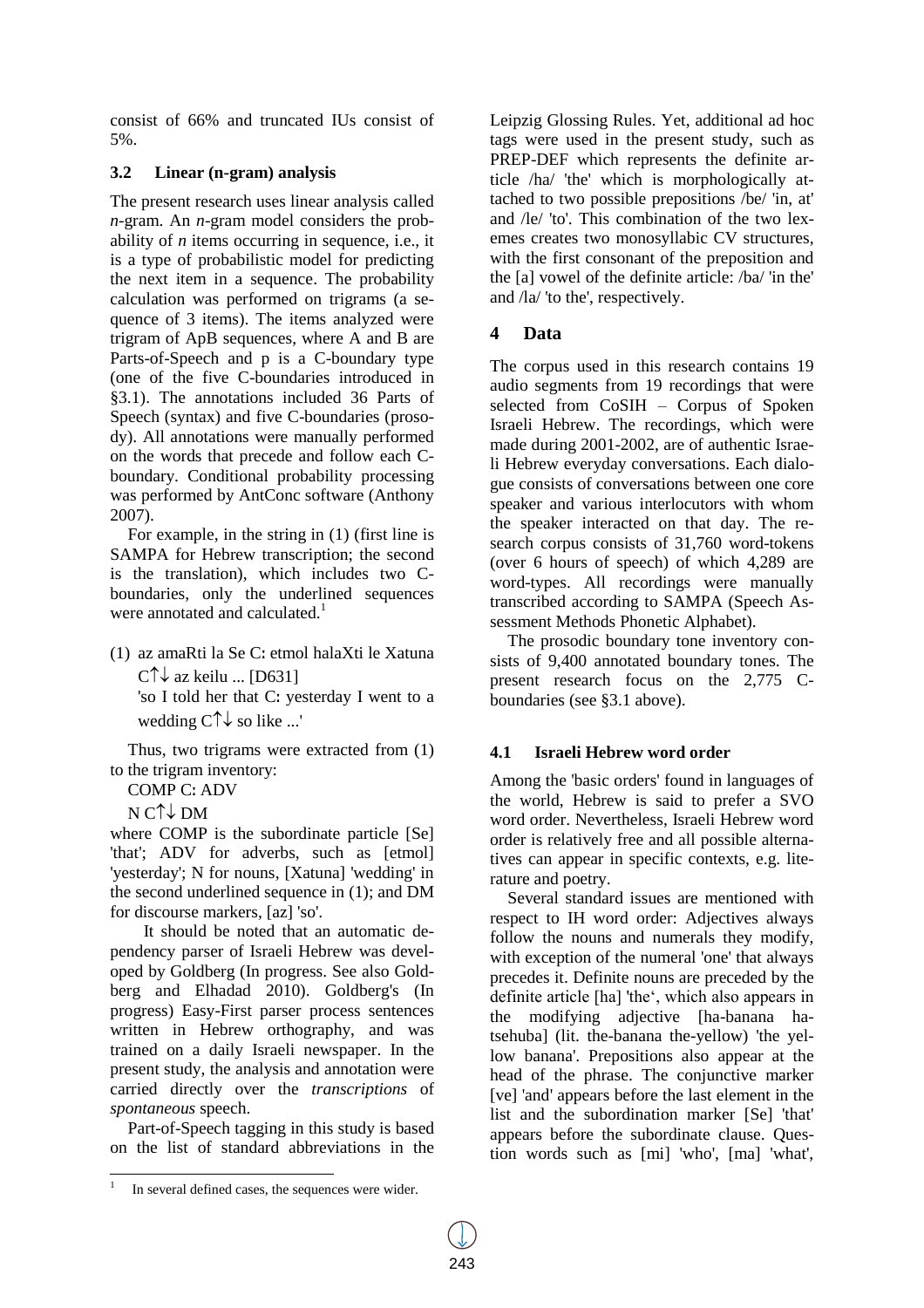[mataj] 'when', [efo] 'where', appear at the beginning of the phrase, in standard Hebrew.

Like other Semitic languages, the isomorphic connection between phonology, morphology, syntax and semantics is much more overt when compared with the Indo-European languages. The vast majority of the words of the language can be analyzed into consonantal roots signaling broad semantic fields. These roots are combined with fixed morphophonemic patterns for what is traditionally called nominal, verbal, and adjectival forms. Nouns in IH exhibit prosodic and vocalic restrictions called mishkal ('weight').

In the verb system, Israeli Hebrew morphology is characterized by the non-concatenative Semitic type structure. A verb must belong to one of the five to eight morphological classes called binyanim ('constructions'). Verbs are also accompanied by affixes indicating tense, person, number, and gender. Rosén (1977) suggested considering the preposition as forming one constituent together with the verb: "The preposition constitutes the government properties of the verb" (Rosén 1977, 169-170). Rosén presented an example of the prepositions /le/ 'to', /be/ 'in' and /al/ 'on', and noted that, with the occurrence of certain verbs, these prepositions have no substitution, and function as cases (such as the accusative case marker  $[et]$  'Acc.').

Nevertheless, Hebrew, as a "non-strict word-order" language, does not allow clitics and affixes at the phrase final position. Thus, the preposition stranding phenomenon does not occur in Hebrew. This characteristic of Hebrew means that we will not find prepositions in clause final position or in phrase final position (although this syntactic constraint is overruled in case of few coined idioms).

#### **5 Research questions**

The research seeks to determine what are the most probable POSs at each of the Cboundaries environment, and to see if there is a difference in the dependency distribution among C-boundaries. For example: Is a Cboundary, notably C<sub>i</sub>, a repetition domain or a repair domain, thus finding the same POS before and after the C-boundary might serve as a clue, or is it a prosodic "bridge", in which case we would expect to find dependent POS, and C-boundaries occurring within a clause? Alternately, do we find clues to the ends of clauses before C-boundaries, so that we can assume that C-boundaries are only minor prosodic breaks between clauses? And, of course, is there an inherent difference between the different C-boundaries, as implied by example (1) above?

### **6 Results**

In this section, the results of both the preceding *and* the following POS attachments to Cboundaries will be described, in order to examine whether any relations exist between the POSs on the two sides of the C-boundary. These a-priori relations are called *dependencies* in this research, since it is assumed that Cboundaries connect dependent words (e.g., a head and its dependent(s)).

The first stage was to find regularities. This was achieved by analyzing trigrams (see §3.2) in terms of the number of repetitions and probability. After a clean-up procedure, which excluded unintelligible words, and "isolated" disfluencies, i.e. disfluencies between pauses, 2,517 sequences of "POS C-boundary POS" trigrams were examined. Of these, 962 are trigram types, of which 502 (52%) are singleton (unique) trigrams.

Table 1 shows three parameters of analysis: occurrence; conditional probability (of the first POS in the trigram sequence, given the two following items: C-boundary and the following POS);<sup>2</sup> and (assumed) syntactic dependency. The table is arranged according to probability (descending order) and it shows the 13 most probable and most frequent trigrams (The next most probable trigrams are with less than 10 occurrences).

The primary tendencies shown in Table 1 are the following: In terms of prosody, it is evident that C: boundaries show more regularity than other C-boundaries – 9 cases vs. 3 cases of  $C \rightarrow$  and a single case of  $C \uparrow$ , while the two other C-boundaries are not even in the list. It is also evident that the two *level* boundary tones, C: and  $C \rightarrow$ , are substantial in terms of regularity.

In terms of POS *preceding* the Cboundaries, it is evident that all 9 cases of C have a POS of the closed class, e.g. definite article, preposition, personal pronoun. The preceding POS to  $C \rightarrow$  and  $C \uparrow$  are of the open

<sup>&</sup>lt;sup>2</sup> I would like to thank Yoav Goldberg for his assistance with the probability calculations.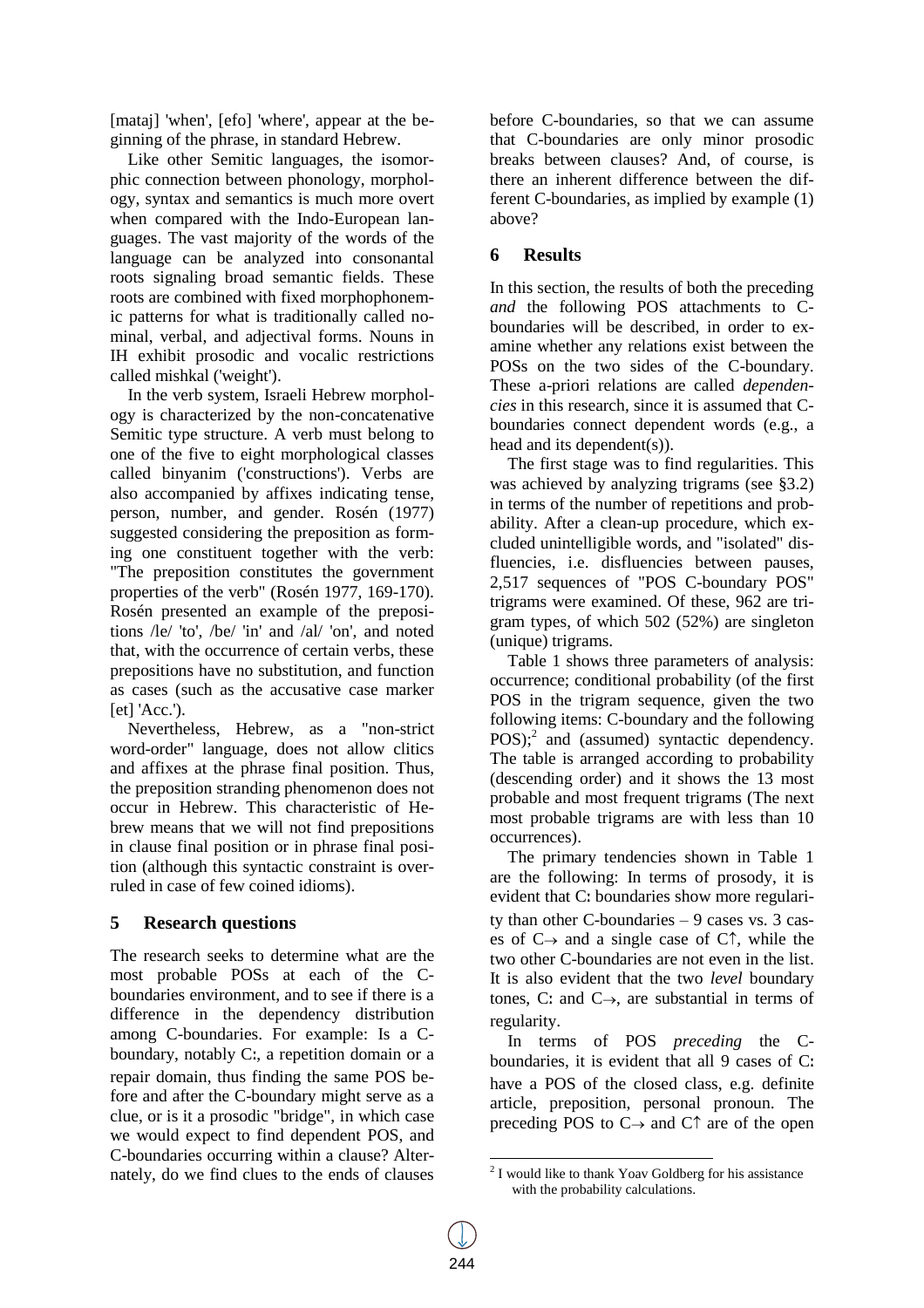class, i.e., adjectives and nouns (lines 4, 10, 13). Although a single case of preceding POS to  $C \rightarrow$  is a pronoun (line 6), which belongs to the closed class, it was found that its "dependency" type is inherently different than the all dependencies over C: (see example in Table 1line 6).

In terms of POS *following* the C-boundaries in Table 1, it is evident that only conjunctions follow  $C \rightarrow$  and  $C \uparrow$  (lines 4, 6, 10, and 13). POSs that follow C: are mostly of the open class (lines 1-3, 7, and 9), and the rest four are of the closed class.

This closed vs. open class categorization was found useful for the generalization attempts to find regularities of dependencies over C-boundaries, as is demonstrated in the five dependency types found:

- 1. Five cases of dependencies are *within coordination structure*. These dependencies are of two types, syndetic coordination or simply juxtaposed (a-syndetic coordination). In the present study, the syndetic coordination is either when the CONJ follows the C-boundary (lines 4, 6, 10 and 13), or when the CONJ precedes the C-boundary, mainly C: (line  $12$ ). Asyndetic construction appeared *within enumeration* dependency (not one of the most probable cases presented in Table 1).
- 2. The dependency in line 10 reflects the most frequent trigram in the corpus "N  $C \rightarrow$ CONJ", which occurs 52 times.
- 3. Three cases are assumed dependencies *within phrases*: the dependencies within NPs are of a definite article and a noun (lines 1, 2); the dependencies within PPs are of a preposition and a noun (line 3).
- 4. Two are dependencies *between a subject and a predicate* (lines 7 and 9).
- 5. Two cases show *no* dependency but an assumed repetition (lines 5 and 8).
- 6. A single case shows *no* dependency but an elongated discourse marker (line 11) with a following personal pronoun, which is assumed to be the subject in a new clause.

The results, partly presented in Table 1, demonstrate how *preceding* POSs can be predicted with respect to C-boundaries. This reflects the fact that a rather restricted group of closed set POSs appears before C: boundary tone, compared to a rather varied, open class, group of POSs with each of the four other Cboundary tones.

Considering the *following* POSs, the results demonstrate, again, the similarity, in terms of POS attachment, between these four Cboundaries –  $C \uparrow$ ,  $C \rightarrow$ ,  $C \uparrow \downarrow$ ,  $C \downarrow$  – and the unique case of the C: boundary. Only three POSs were found after the four C-boundaries: PRP, CONJ and DM. On the other hand, N was the POS most likely to appear after C:.

To sum up the results, the dependencies can be scaled according to their "strengths":

- 1. *No* dependency: The weakest dependency is when a C-boundary does not split a syntactic dependency. This occurs when a new start begins after the C-boundary and is common to all 4 boundaries:  $- C \hat{\uparrow}$ ,  $C \rightarrow$ ,  $C\rightarrow \mathbb{C}$ . The other type is when a Cboundary follows discourse markes – this is typical of C: boundaries.
- 2. *Within coordination construction*: A stronger dependency occurs when a coordination structure is observed. This dependency is divided into two types which affect the C-boundary distribution. When the conjunction follows the C-boundary, it is more likely that  $C \uparrow$ ,  $C \rightarrow$ ,  $C \uparrow \downarrow$ ,  $C \downarrow$  will occur. When the conjunction precedes the Cboundary, it is most probable that the C boundary will occur. This case can also be considered as discourse marker case, i.e., *no* dependency case, since the most frequent conjunctions [ve] 'and' and [aval] 'but' function as such in Israeli Hebrew (Fox, Maschler, and Uhmann 2006).
- 3. *Between a subject and a predicate*: C boundaries are more likely to occur within this dependency.
- 4. *Within phrases*: This is the "strongest" dependency that C-boundaries break, and it is most likely that C; boundaries will occur here.

Although only ~30% of the prosodic boundaries in the corpus are C-boundaries, (see §3.1), the results suggests they seem to play a significant role in spoken IH, while C: boundary tone is a marked continuous boundary tone, since it regularly "breaks" grammatical dependencies.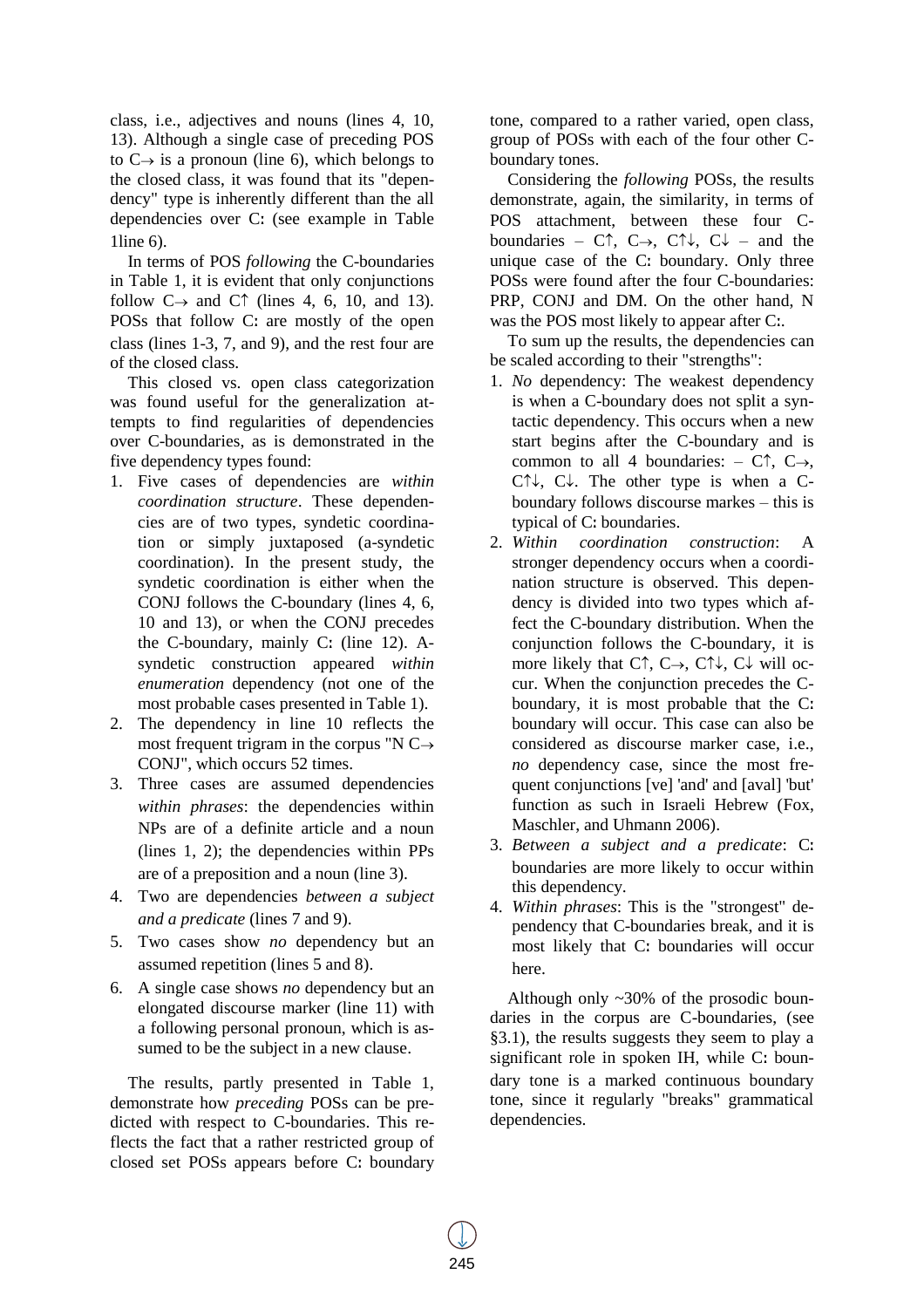|    | Preceding                                                                                                                                                                                              | $C -$                                                                                                                       | <b>Following POS</b>                                                         | <b>Occurrences</b> | Probability | Assumed dependency and a                |  |
|----|--------------------------------------------------------------------------------------------------------------------------------------------------------------------------------------------------------|-----------------------------------------------------------------------------------------------------------------------------|------------------------------------------------------------------------------|--------------------|-------------|-----------------------------------------|--|
|    | <b>POS</b>                                                                                                                                                                                             | boundary                                                                                                                    |                                                                              |                    |             | typical example                         |  |
| 1  | definite article                                                                                                                                                                                       | tone<br>C:                                                                                                                  | noun                                                                         | 43                 | 0.413       | Within the nominal chunk of<br>NP       |  |
|    | lehavin et ha<br>$C_1$ # et ha $C_2$ # tiskul [C412]                                                                                                                                                   |                                                                                                                             |                                                                              |                    |             |                                         |  |
|    | to understand ACC the $C_1$ # ACC the $C_2$ # frustration                                                                                                                                              |                                                                                                                             |                                                                              |                    |             |                                         |  |
|    | 'to understand the the frustration'                                                                                                                                                                    |                                                                                                                             |                                                                              |                    |             |                                         |  |
| 2  | PREP-DEF                                                                                                                                                                                               | $\mathbf{C}$                                                                                                                | noun                                                                         | 16                 | 0.333       | Within the nominal of NP<br>(within PP) |  |
|    | $b-a$ C: sefeR [G711]<br>$\ldots$ Se ze                                                                                                                                                                |                                                                                                                             |                                                                              |                    |             |                                         |  |
|    | that it is in-the C: book                                                                                                                                                                              |                                                                                                                             |                                                                              |                    |             |                                         |  |
|    | '(it didn't seem to be) in the book'                                                                                                                                                                   | C <sub>i</sub>                                                                                                              |                                                                              |                    |             |                                         |  |
| 3  | preposition                                                                                                                                                                                            |                                                                                                                             | noun                                                                         | 26                 | 0.224       | Within PP                               |  |
|    | bXina be C: # histoRja Sel naSim [C412]                                                                                                                                                                |                                                                                                                             |                                                                              |                    |             |                                         |  |
|    | exam $\frac{\text{in } \mathbb{C} \cdot \# \text{history of women}}{P}$<br>'an exam on the history of women'                                                                                           |                                                                                                                             |                                                                              |                    |             |                                         |  |
| 4  | adjective                                                                                                                                                                                              | $C \rightarrow$                                                                                                             | conjunction                                                                  | 17                 | 0.157       | Within coordination structure           |  |
|    |                                                                                                                                                                                                        |                                                                                                                             |                                                                              |                    |             |                                         |  |
|    | ze lo holeX lihjot maSehu mesubaX C→ ki hem lo holXim lehaSkia joteR midaj be maSkaot [D341]<br>'it is not going to be too complicated $C \rightarrow$ since they will not invest too much in alcohol' |                                                                                                                             |                                                                              |                    |             |                                         |  |
| 5  | preposition                                                                                                                                                                                            | C <sub>i</sub>                                                                                                              | preposition                                                                  | 17                 | 0.147       | Repetition                              |  |
|    |                                                                                                                                                                                                        |                                                                                                                             | meaSeR li-Xjot be C: be hitnagSut kol ha zman [C1111]                        |                    |             |                                         |  |
|    | in C: in conflict all the time<br>than to-live                                                                                                                                                         |                                                                                                                             |                                                                              |                    |             |                                         |  |
|    | 'than living in conflict all the time'                                                                                                                                                                 |                                                                                                                             |                                                                              |                    |             |                                         |  |
| 6  | pronoun                                                                                                                                                                                                | $C \rightarrow$                                                                                                             | conjunction                                                                  | 12                 | 0.138       | Within coordination structure           |  |
|    | halaX hisgiR-ø et                                                                                                                                                                                      |                                                                                                                             | atsmo $C \rightarrow ve$ jaSav-ø mamaS ktsat zman [C1621]                    |                    |             |                                         |  |
|    | go.PST.3SG. turn_in.PST-3SG ACC himself C→ and sit.PST-3SG really little time                                                                                                                          |                                                                                                                             |                                                                              |                    |             |                                         |  |
|    |                                                                                                                                                                                                        |                                                                                                                             | '(he) turned himself in and was imprisoned for a short time'                 |                    |             |                                         |  |
| 7  | personal pro-<br>noun                                                                                                                                                                                  | C:                                                                                                                          | verb                                                                         | 18                 | 0.129       | Between subject and predi-              |  |
|    | ve hi C: amR-a                                                                                                                                                                                         |                                                                                                                             | li Se hi holeXet li-Son [C514]                                               |                    |             | cate                                    |  |
|    | and she C: tell.PST-3SG.F me that she go.PTCP.SG.F to-sleep                                                                                                                                            |                                                                                                                             |                                                                              |                    |             |                                         |  |
|    | 'and she told me that she was going to sleep'                                                                                                                                                          |                                                                                                                             |                                                                              |                    |             |                                         |  |
| 8  | conjunction                                                                                                                                                                                            | C:                                                                                                                          | conjunction                                                                  | 21                 | 0.124       | Assumed repetition                      |  |
|    | aval e $C:$ # imm miSehu ja-XziR [D741]                                                                                                                                                                |                                                                                                                             |                                                                              |                    |             |                                         |  |
|    | but eh C: # if someone 3SG.M-FUT.return                                                                                                                                                                |                                                                                                                             |                                                                              |                    |             |                                         |  |
|    | 'but eh if someone will return [something]'                                                                                                                                                            |                                                                                                                             |                                                                              |                    |             |                                         |  |
| 9  | personal pro-                                                                                                                                                                                          | C:                                                                                                                          | participle                                                                   | 17                 | 0.122       | Between subject and predi-              |  |
|    | noun                                                                                                                                                                                                   |                                                                                                                             |                                                                              |                    |             | cate                                    |  |
|    | az hem C: mizdakn-im tl- neXlaSim ve noflim T [OCh]                                                                                                                                                    |                                                                                                                             |                                                                              |                    |             |                                         |  |
|    | so they C: old.PTCP-PL.M @- weak.PTCP.PL.M and fall.PTCP.PL.M<br>'so they are getting old @- getting weak and falling down'                                                                            |                                                                                                                             |                                                                              |                    |             |                                         |  |
| 10 | noun                                                                                                                                                                                                   | $C \rightarrow$                                                                                                             | conjunction                                                                  | 52                 | 0.118       | Within coordination structure           |  |
|    |                                                                                                                                                                                                        |                                                                                                                             | kol jom medabRot ba telefon $C \rightarrow$ ve nifgaSot ve hakol [G1241]     |                    |             |                                         |  |
|    |                                                                                                                                                                                                        |                                                                                                                             | 'every day (they) talk on the phone $C \rightarrow$ and meet and everything' |                    |             |                                         |  |
| 11 | discourse                                                                                                                                                                                              | C:                                                                                                                          | personal pronoun                                                             | 21                 | 0.114       | None                                    |  |
|    | marker                                                                                                                                                                                                 |                                                                                                                             |                                                                              |                    |             |                                         |  |
|    | zot_omeRet e C: at                                                                                                                                                                                     |                                                                                                                             | pogeSet kaXa anaSim [C413]                                                   |                    |             |                                         |  |
|    | C: you.2SG.F meet.PTCP.SG.F this_way people<br>I_mean eh<br>'I mean eh you meet people this way'                                                                                                       |                                                                                                                             |                                                                              |                    |             |                                         |  |
| 12 | conjunction                                                                                                                                                                                            | C:                                                                                                                          | personal pronoun                                                             | 19                 | 0.112       | Within coordination structure           |  |
|    |                                                                                                                                                                                                        |                                                                                                                             |                                                                              |                    |             |                                         |  |
|    | aval e C: hem amRu [G313]<br>but eh C: they tell.PST.3PL.M                                                                                                                                             |                                                                                                                             |                                                                              |                    |             |                                         |  |
|    |                                                                                                                                                                                                        |                                                                                                                             | 'but eh they told (me to write down the details)'                            |                    |             |                                         |  |
| 13 | adjective                                                                                                                                                                                              | $\mathbf{C}^{\uparrow}$                                                                                                     | conjunction                                                                  | 12                 | 0.111       | Within coordination structure           |  |
|    |                                                                                                                                                                                                        |                                                                                                                             |                                                                              |                    |             |                                         |  |
|    |                                                                                                                                                                                                        | ani mamaS gea $C \uparrow \#$ aval ha C: XaveRim ba avoda<br>I am really proud.F $C \uparrow \#$ but the C: friends at work |                                                                              |                    |             |                                         |  |
|    | I am really proud but friends at work                                                                                                                                                                  |                                                                                                                             |                                                                              |                    |             |                                         |  |

Table 1: Probabilities of the most probable trigrams with 10+ occurrences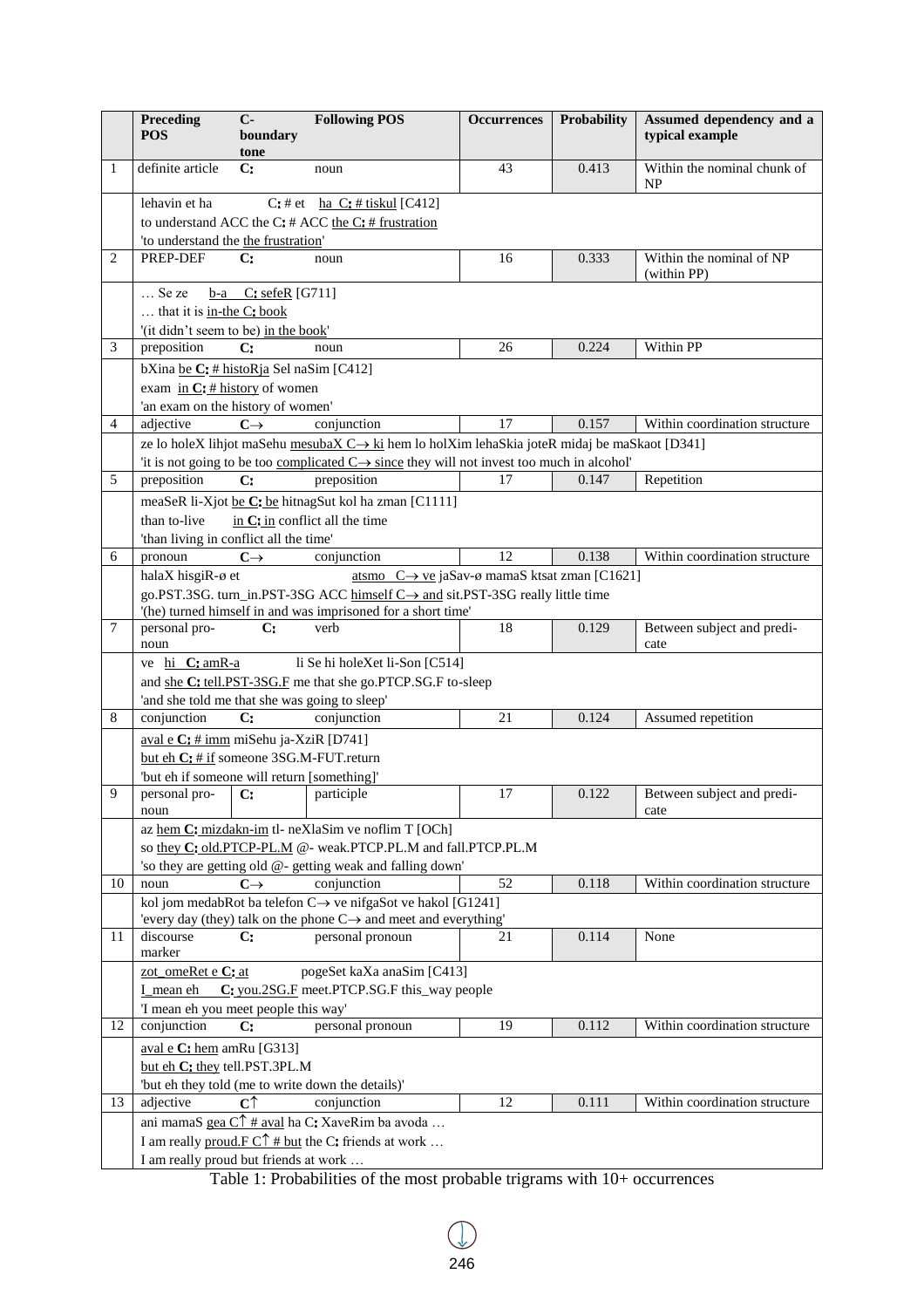### **7 Head and Dependant in the light of the results**

The relevance of DG to the present research is the possibility of linking the evidence presented, specifically the evidence concerning elongated words and dependency rules. To be more specific, should a link between form (C boundary tone) and function (either head or dependent) be established, as in the following hypothetical rules:

 Should elongated *personal pronouns* be considered dependents of *verb* heads or any other predicates?

At least in IH analysis, it is helpful to remember that there may be confusion when using morphological dependency as a criterion for defining syntactical dependency. As Schneider (1998) notes, "Many linguists ... point out that the direction of the dependency is often unclear….[but] this is only one more confusion between syntactic and morphological dependency. E.g. the main verb and the grammatical subject can be said to mutually depend on each other" (ibid., 26). Or, in other words, "the subject determines the verb morphologically, while the subject depends on the verb syntactically" (ibid., 41).

 Should elongated *articles*, e.g. [ha] 'the', be considered dependents of *noun* heads?

According to Schneider, "For this construction it seems to be hardest to determine a head and no clear answer seems to emerge yet" (1998, 48). On the other hand, Hudson (1990, 268-276) suggests the determiner as head.

- Should elongated *prepositions*, e.g., [be] 'in', be dependents of *noun* heads.
- Should elongated *subordinate conjunction* [Se] 'that' be considered dependent of a more complex unit, the subordinate clause.

These last two points are not straightforward. In verbal clauses, both *P+NP* (prepositional phrase) and *COMP+S* (subordinate clause) are verb complements, i.e. selected by the verb valence. While P assigns Case to NP or COMP assigns [+/-finite] to S, NP and S depend on the verb. Therefore, P and COMP can be parts of the nucleus. It can be said, therefore, that although dependency relations evolved from Tesnière"s (1959) notion of verb valency, today valence is even attributed to lexicalized prepositions exactly the same way Tesnière treats functional words (Schneider 1998, 52). For example, in the sequence [halaX le tel aviv] 'went to Tel Aviv', the transitive verb  $[halaX-0]$  'go.PST-3SG.M' and the PP [le tel-aviv] 'to Tel Aviv' are analyzed as head [halaX le] 'went to' and dependent [tel aviv] 'Tel Aviv'.

 Should elongated *conjunctions*, e.g. [ve] 'and', be considered dependents of the two structures (i.e., conjuncts) they are coordinating.

This last point is problematic, since there is *no coordination in dependency***.** "In pure dependency, coordination cannot be expressed. A dependency system will have to employ a constituency element like Tesnière"s *junctions*" (Schneider 1998, 90). Therefore, for current dependency theories, coordination remains a very serious problem.

Following the above hypotheses and restrictions, to determine what is head and what is dependent remains an open question as the identical prosodic form does not suggest a similar cohesion in terms of dependency functions: For constructions like *subject+verb*, *AUX+V* and *DEF+N*, perhaps even *COMP+S* and  $P+NP$ , "it is questionable ... if a clear dependent should be established, as both elements usually require each other. It is justifiable to think of them in terms of ... *concomitance* or to think of the first element in these constructions as a functional marker or head" (Schneider 1998, 53).

#### **7.1 Function words as heads in IH**

Since DG begins with the notion of the verb as the head, I will take a closer look at verbs in IH. Verbs are heads of items that saturate their valence, i.e. their arguments. Since elongated verbs were also found in the present research (as in (2)), a question emerges about the functional element within the verb that goes through elongation.

(2) asi-nu e C et ha tavoR  $[C614]$ do.PST-1PL eh C: ACC the Tabor 'we tour eh Mount Tabor'

Indeed, the morphology of Hebrew verb structures (*binyanim*) has prefix and suffix conjugations that mark the person, and indicate gender and number (singular or plural) that are found in nouns. For example, the verb [asi-nu] 'do.PST-1PL', in (2) above, occurs in the cor-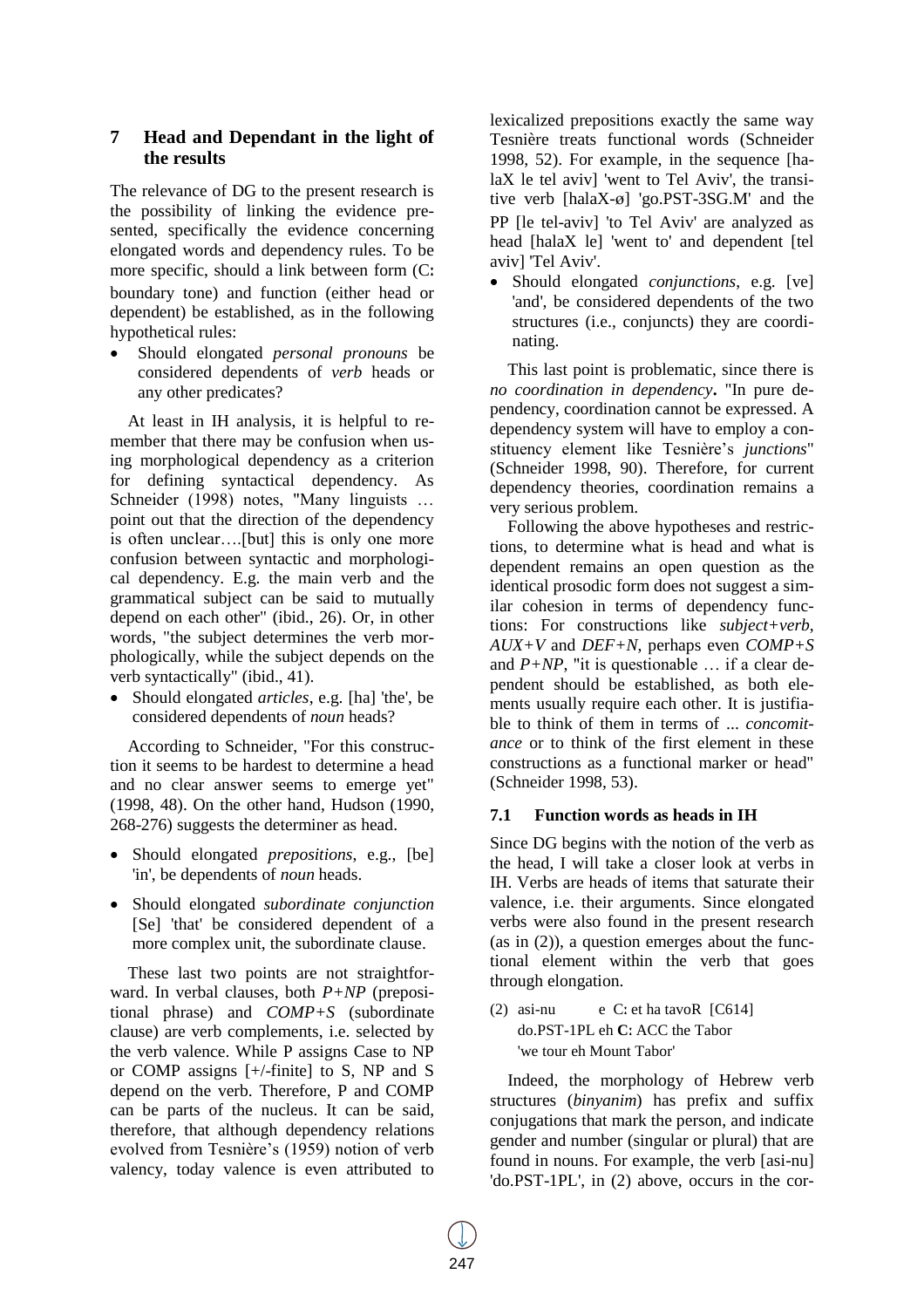pus three times before a C: boundary. The suffix [-nu] '1PL' has the semantic meaning of the person and number (i.e., 'we'), which means that the elongated part is the subject. It was found to be elongated in separate structures (Table 1 lines 7 and 9), and can definitely be interpreted as a dependent of V. Thus, the elongated part, when a morpheme, can be considered the functional element of the word as opposed to the substantive core element.

Another example is the gerund form in Hebrew (gerunds also have rich morphology, which is based on a root+template system). As applied to Hebrew, the term "gerund" refers either to the verb's action noun (*Shem Pe'ula*), or to the part of the infinitive following the infinitival prefix /le/ 'to'. Cases of elongated infinitival *prefixes*, shown in (3a)-(3h), also demonstrate the tendency of elongated elements to be part of functional (prefixes) vs. substantive elements (gerund):

- (3) Infinitive prefixes,/le/ 'to', preceding C
- a. at jodaat le- **C** le-Sapets oto ktsat ve ze [D341] 'you know (how) to- **C** to-renovate it a little and this'
- b. holeX li- **C** kRot [C714] going to- **C** happen.INF 'is it going to happen'
- c. ze mamaS # jaXol la- **C** le-halhiv otXa meod [G711] it really # can to- **C** to-excite ACC.2SG.M very 'it really can excite you very much'
- d. hu tsaRiX le- **C** le-hotsi Xultsot CN [G831] he need to- **C**: to-get out shirts CN 'he needs to to get the shirts out'
- e. ani holeXet aXSav le- C: sadeR [G831] 'I am going now to- C<sub>I</sub> tide.INF'
- f. ve holeXet l- la- **C** haSlim et kol Sot ha Sena [D341] 'and going t- to- C: refill.INF all the missing sleeping hours'
- g. ve laS- la- **C** asot RoSem kaze [OCh] 'and @- to- **C** make.INF such an impression'
- h. az hu nivXaR me ha **C**: SliXim be kanada le **C**: le-jatseg et ha **C** ... [C612] 'so he was chosen from the **C** diplomats in Canada to **C** to-represent the **C** ...'

Although these relatively few cases can be considered coincidental, I view them as evidence of function words that sometimes cling to the preceding words, and thus together

create phonological words. This may be due to the speaker's (unconscious?) wish to utter his ideas unambiguously. Since the relations between the verb and its arguments determine the precise lexical meaning of the verb, or the several meanings of a specific verb (Stern 1994, 16-17), the meaning of that verb will be unambiguous only when an increment that neutralizes a possible ambiguity is uttered. For example, [holeXet le] 'going.F to' is an unambiguous verb as opposed to [holeXet] 'goes.F', which has an intransitive meaning as well. Such an explanation should also be relevant to the prosodic separation between the two parts of the infinitive, the infinitival prefix [le] 'to' and the gerund [sadeR] 'arrange', in the case of (3e).

The examples above suggest that the elongated category is a function element, which can be a word, a clitic, and even an affix, and that it can be interpreted as a dependent. However, viewing the elongated function elements as dependents is only one option for analysis, which suggests that the head element is uttered in a separate following IU, while C: boundaries are the most probable prosodic breaks within syntactic dependencies.

This mapping demonstrated that two main syntactic structures – phrases and clauses – were challenged by C: boundaries, while the four other boundary tones  $(C \rightarrow, C \uparrow, C \uparrow, C \downarrow)$ usually occur between phrases and clauses.

#### **7.2 The second element of the dependency**

I have attempted to explain the phenomenon of C: boundaries from the point of view of the "preceding" POS, i.e., the elongated POS, and to show that regularity exists in terms of word class (function words) and that the prosodic pattern of elongation can be explained in terms of form and function, i.e. head-dependent relations. Yet, another aspect of C-boundaries is the *following* POS, or more generally – the following syntactic structure. When Hudson (1993) compares constituency theory and dependency theory with respect to the load on working memory, he argues that dependency theory allows us to count the number of active dependencies, defining a dependency as active if either the head or the dependent are still awaited. An active dependency is satisfied as soon as the word concerned is encountered (Hudson, 1993, 275-279). At that point, the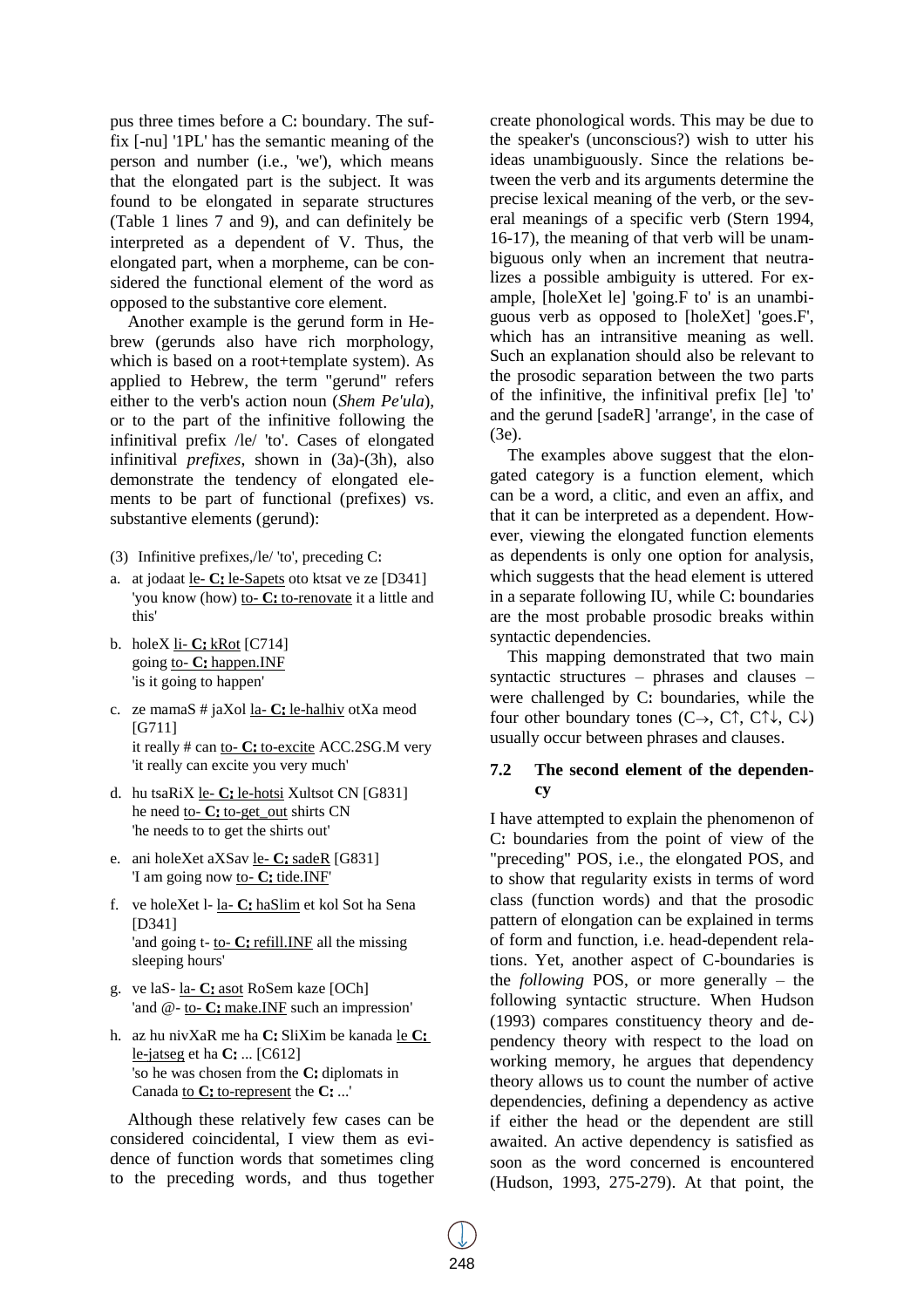burden on the working memory decreases and more space remains for continuous processing of information. Thus, the C: boundary tone phenomenon can be explained by Hudson's "active dependency" as a working memory load that is about to be satisfied.

# **8 The dependency feature**

According to the dependency approach adopted here, what is common to all elongated words is the fact that they imply continuity, regardless of whether they are dependents of heads or heads of dependents. What should be stressed here is that they share a [+dependency] syntactic feature. It can be said that what is actually elongated is not the word itself (or a syllable of the word), but the syntactic *feature* itself.

For example, the results of the present research show a noun to be defined with a [ dependency] feature, since they do not tend to be elongated and since nouns tend to occur in phrase-final position rather than in phraseinitial position; a preposition, on the other hand, can be defined with [+dependency]; an intransitive verb with [-dependency], e.g. [ha $l$ aX- $\emptyset$  'walk.PST-3SG.M', but a transitive verb with [+dependency], e.g. [halaX] 'go.PST-3SG.M', as in [halaX le tel aviv] 'went to Tel Aviv'. Thus, the [+dependency] feature shows that "there is more to come", and to mark the communicative intentions of the speaker. It allows the speaker to think, either the head or the dependent are still awaited, by elongating structures. In my view, what is common to elongated grammatical elements is the [+dependency] feature. I will refer to these elongated increments as *leads*.

*Lead* will be used here as a generic term for a variety of syntactical increments that have the [+dependency] feature and that are to be followed by another syntactical increment. In the context of the present research, *leads* are sometimes marked prosodically by the C: boundary tone. I present the term *lead* since, as was demonstrated, the term *head* cannot always be attributed to the elongated POSs in the present study (e.g., elongated personal pronouns).

To sum up, one characteristic can be said to apply to the findings of the present research on spontaneous spoken Hebrew, that of "syntactic planning coming before lexical planning" (Blanche-Benveniste 2007, 61). BlancheBenveniste (2007) stated that recent studies "have ... given more grammatical and semantic importance to dysfluencies…. Determiners and subjects signal the nature of the phrase-tocome, without any lexical inside. I suggest an explanation: speakers would give first the syntactic frame, with no lexical fillers, and they would only give the whole phrase, syntax and lexicon together, in a second time…. That is why getting rid of such phenomena is a linguistic mutilation." (Blanche-Benveniste 2007, 61-62). In this respect, excessive elongations are prosodic morphemes which also have a pronominal nature. This is to say that speakers first utter the syntactic frame – the lead with its [+dependency] feature, which is carried by the C: boundary tone with its pronominal nature. The lead is expected to be followed by a *syntactic increment* or a *target word*.

# **9 Summary**

The present research attempted to describe and explain the phenomenon of excessive elongated forms by promoting prosody and prosodic patterns before the syntactic structures. The findings demonstrate a high measure of regularity of the C-boundary annotation, which can also be interpreted as regularity in spontaneous speech processing, in general, and in spontaneous spoken Hebrew, in particular.

The analysis was performed on results that showed different types of dependencies between POSs, or words, across C-boundaries. I tried to explain the dependencies through DG – a syntactic theory that can refer to prosody (inter alia, Mertens 2011), and used the terms *head* and *dependent* to find a common feature of POSs that carry the C: boundary tone (i.e., the (pre-) elongated word). In this respect, the present research brought a new perspective of the prosodic form and function relation, which encompass *all* parts of linguistic increments.

Following these results, an explanation of the role of the C-boundary tones in general, and the phenomenon of continuous elongation in particular, is offered, suggesting that the C boundary phenomenon can be explained as a tension between the prosodic and syntactic strata of language. More specifically, the tension occurs between a prosodic break (two intonation units: one that ends with the C; tone and the following intonation unit) and the syntactic continuity, and is what enables both the